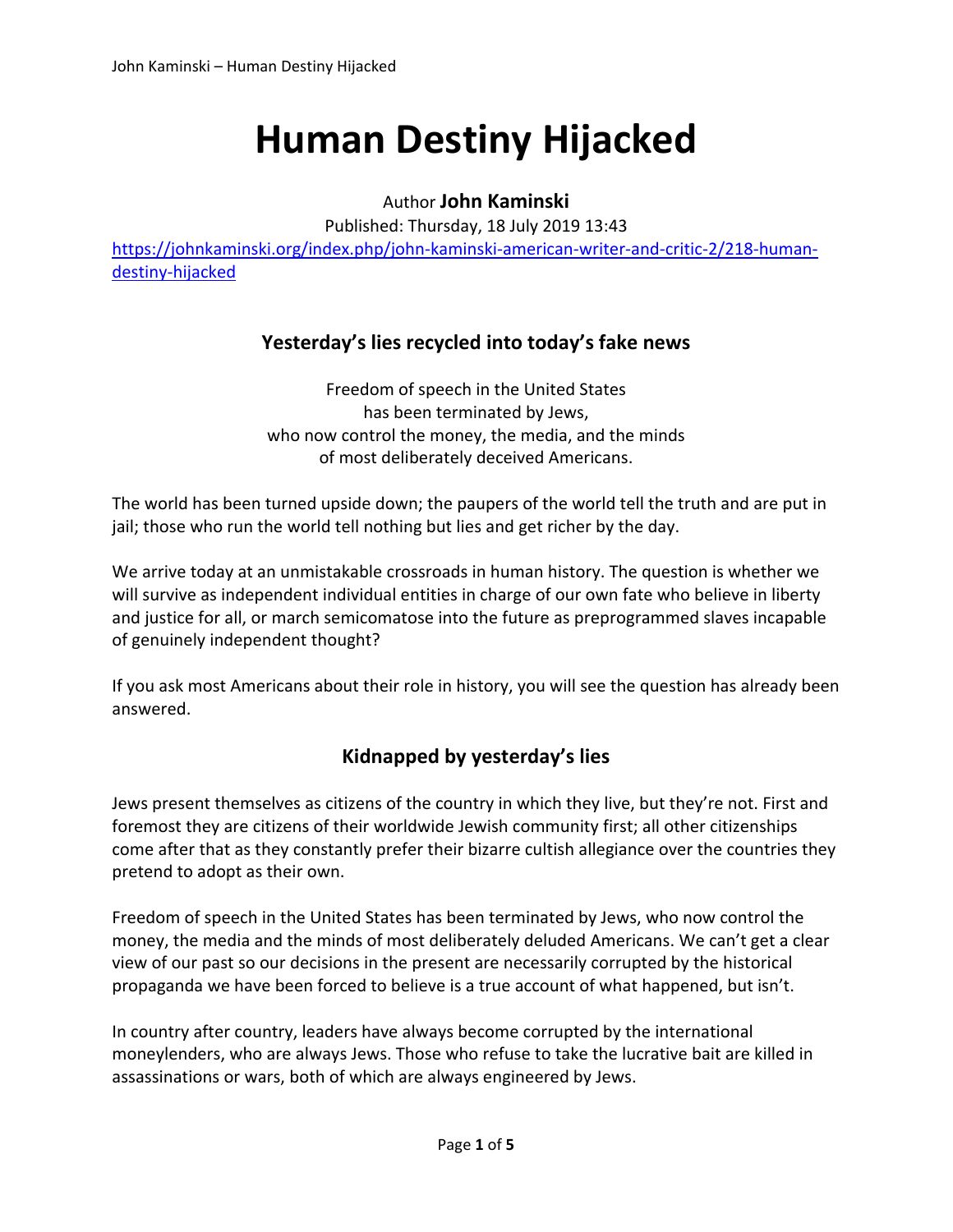The day is coming when the whole world will realize the Jews are out to kill everyone who isn't a member of their demonic tribe. Already people's voices have been crippled by accepting orders that they must say only what is politically correct. Talk about the lies of World War II or September 11th or Sandy Hook and they'll put you in jail, or maybe just wreck your right to do business in your chosen profession, just like they did to Rick Sanchez, James Tracy, Jim Fetzer and many other genuine patriots.

It is appalling to me that most people, fearing their paychecks might be jeopardized, accept these Jewish depredate without even a whimper. Perhaps that very instinct is what will trigger humanity's permanent doom.

In order to survive the activities of those intent on eliminating large numbers of people permanently, people must learn what the Jews have done to the world — principally by various diseases for which they provide booby trapped medicines. People need to understand the headlines they hear on TV today are written by Jews exclusively for Jewish purposes.

Not understanding this is to accept our own metamorphosis into dumbed down drecks who can no longer think for ourselves, but are forever doomed to follow the poisonous programming we continue to receive from all directions nonstop throughout our lives.

### **Jews specialize in slander**

Based on what they learned from failing to defeat Robert Faurisson and Ernst Zündel in court, the Jews and their Zionist Christian stooges no longer dare confront Holocaust Revisionists directly, but instead always revert to their ages‐old technique of slander — never dealing directly with the argument but always impugning the character of those of us who dare to challenge their grotesquely fraudulent belief system.

The reason for this is simple. When they pass laws insisting that only their facts are the truth, you know they're covering up a lie. Many lies.

Count the lies. No 6 million dead in WW2 camps. (Red Cross said around 290,000). No gas chambers. No lampshades made of Jewish skin. Hitler wanted to conquer the world. Muslims did 9/11. There is strength in diversity. We need to bomb Iran, and any other country the Jews hate (which means every country in the world) because all non Jews are potential threats to their worldwide financial hegemony.

The majority of brainwashed Americans believes the Jewish version of all these events. But they're all lies. The only thing diversity brings is division and senseless violence, exactly what the Jews want to destroy America. This is the situation with most of our history because it has all been twisted and detoxified by Jew editors and publishers.

Yes, yes, I know. Most people simply don't care. They're too busy trying to keep their jobs, raise their children, and not run afoul of the thought police.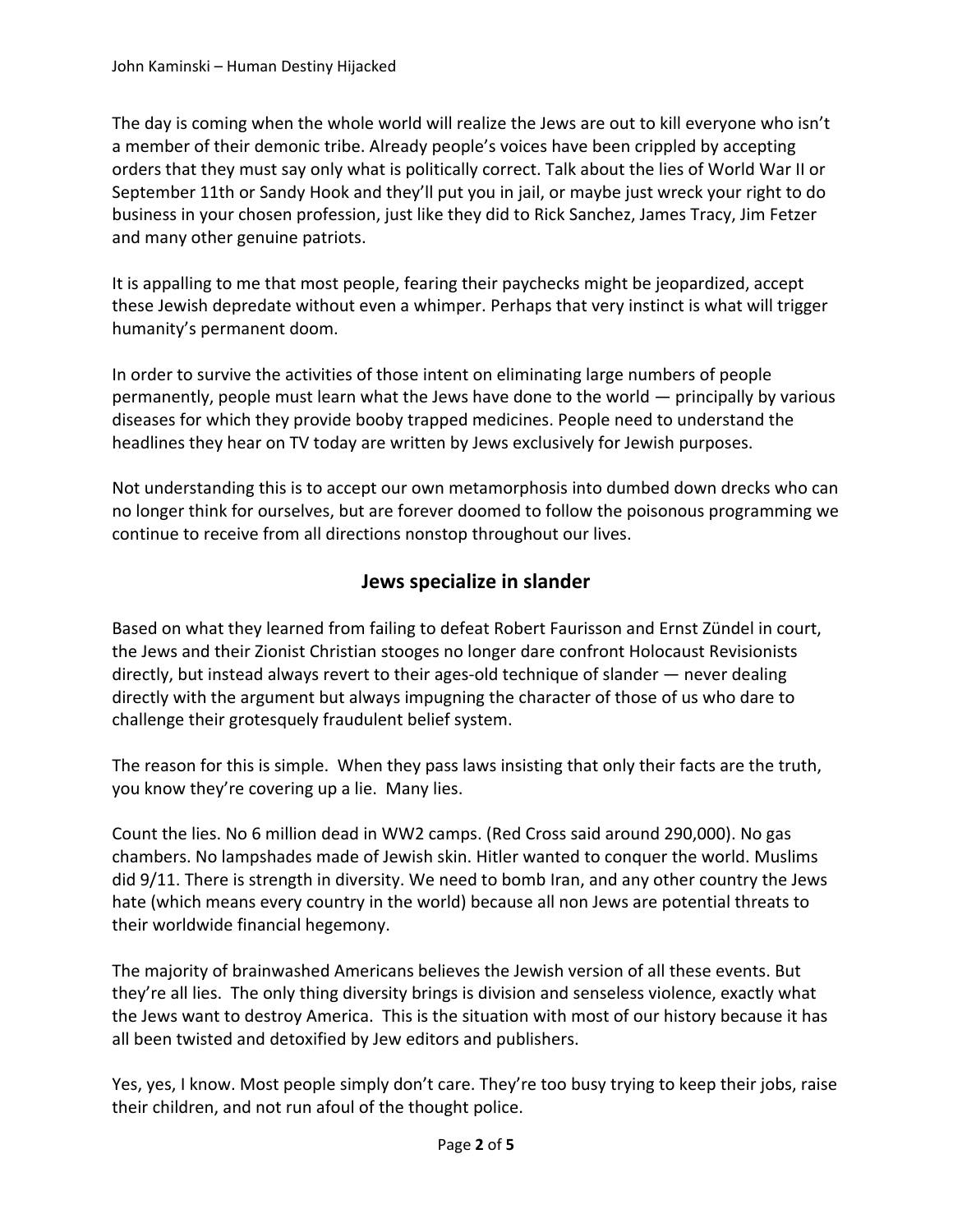But that doesn't change the fact that their minds are totally polluted by fake history, and the decisions being made today are based on a hundred years of lies that have been turned into gospel by very rich people who have always sought to rob America and every other country of things like honor, loyalty, and the love of family, friends and tribe.

All that has been deliberately destroyed by the ruthless manipulators who have turned America into a nation of brainless paupers, who have no objection to their sons and daughters being sent around the world to kill people the Jews want dead.

The fool Americans simply don't realize that they're going to get the same treatment in the end as all those other Amalek, because we are all Amalek, too.

## **Truth tellers an endangered species**

You can go back a long way and not find anyone in public life who is telling the entire unvarnished truth. Most of those who told the truth throughout history have had their words erased by the Jews, their books burned, their memories blotted out. These were those who preached individual freedom for all. These thoughts are no longer politically correct (which is a euphemism for doing what the Jews tell you to).

In a demented slave state such as ours, the future of slavery is bright.

The Jews have hijacked human destiny by treating everyone else as a commodity to be acquired, duped, controlled, exploited, abused, harvested and discarded. You might add reduced to tears, and unnecessarily disfigured, to a much longer list of malevolent Jewish effects perpetually defacing the world and everything in it.

To say that the Jews are not really human beings is not completely inaccurate. Their own history in the world betrays them. Their philosophy inscribed in the Talmud describes it . Raping children. Biting babies' penises. Spitting on Christians. Taking unnatural pleasure in the slaughter of large numbers of people whom they consider cattle. Forcing people from their homes and installing large numbers of savages from far away in nations over which they have no overt control or interest. Behind the scenes, with the help of totally disingenuous media, corrupt courts and politicians made rancid by huge amounts of money, Jews own every inch of this festering scene from a living hell witnessed around the planet.

Recent notable Jewish achievements include funding, assisting and engineering the illegal immigrant invasion of both Europe and the U.S. by the use of NGOs to fund and transfer the migrants in a probably successful attempt to destroy white societies in the Northern Hemisphere.

Bribery, blackmail, and murder was the ages‐old formula used by the early Roman Catholic church to gain control of all the minds in the Western world. It has been the same formula the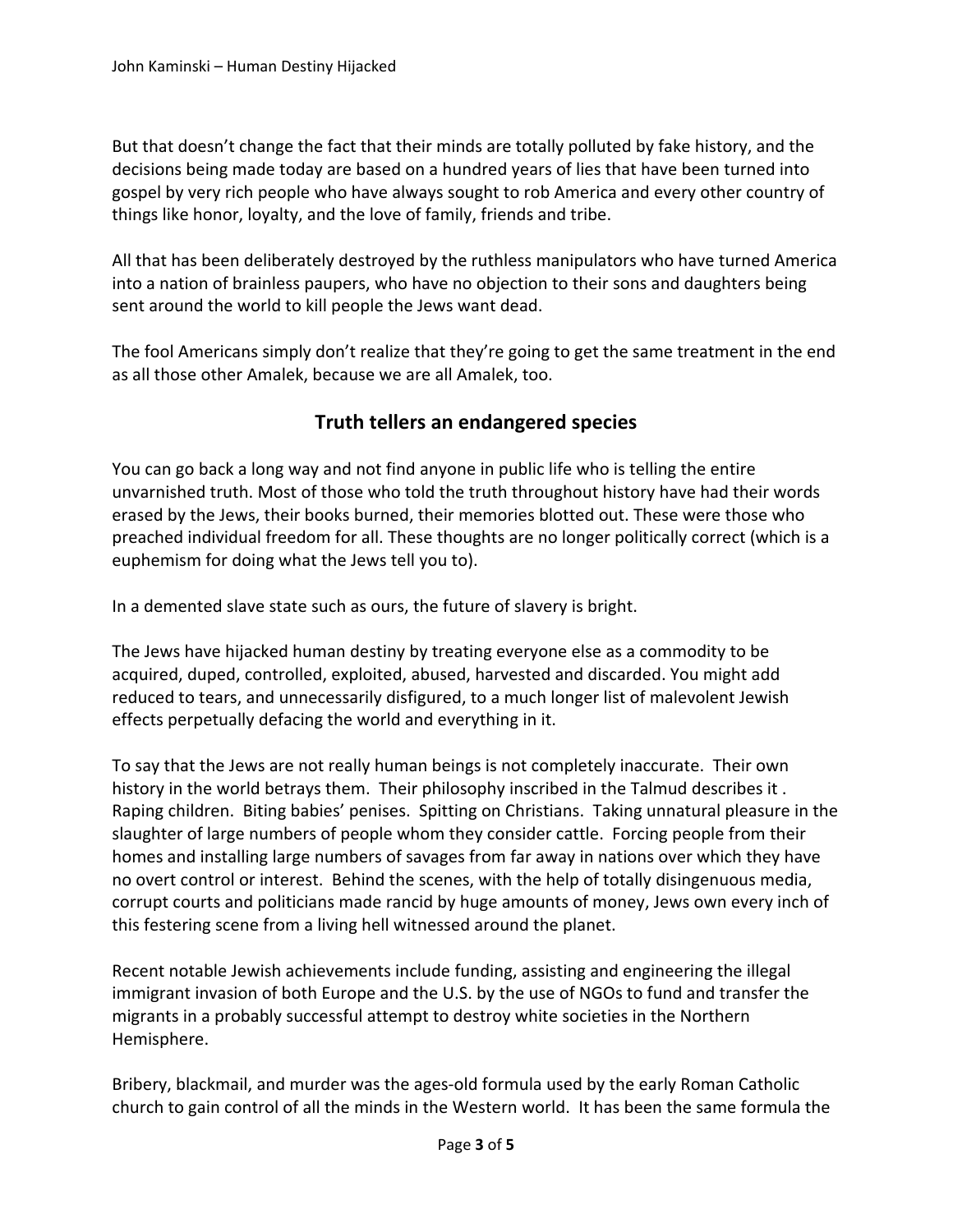Jews have used over the last half millennium to take complete control of civilization, and to capture in either a primary or secondary way nearly 100 percent of the world's businesses.

Jews pass judgment on every paycheck in the world. They get to block your access to cash if you don't say the right thing, if you don't think what they arbitrarily deem is proper thinking. This is the future of humanity: the corralling of the human mind into acceptable and preprogrammed thought processes, which are constantly reinforced by various habit‐forming entertainment techniques and medications.

Perhaps the most diabolical aspect yet of the Jewish destabilization template is the sexualizing of preschoolers and first graders by introducing them to homosexuality and other perversions long before puberty. First we thought it was women's liberation; then we thought it was the legalization of homosexuality. So this invasion of schools and brainwashing of toddlers could be the final nail in the coffin of the nuclear family.

# **A lifelong method of control**

And it gives them a lifelong method of control over the victims of their diabolical sexual indoctrination, which is particularly helpful to their cause. People who become sex addicts at an early age can never hold security clearances because they are always vulnerable to blackmail, which seems to be what the whole Jeffrey Epstein court carnival is all about.

Maybe next they'll send rabbis into schools to circumcise children without notifying their parents. Right after giving out their flu shots, of course.

Our slave's future is already firmly installed and operating. Criticize Israel and lose your job. Apply for a loan to tide you over, and get turned down at your local bank. This is Jewish power, the power of our jailer, both in thought and reality.

Human destiny is really only a matter for our dreams. In America today we can either dream about finding a rich Jewish friend who will get us into a good school, find us a good job (and a way to make money on the side, probably from investments), bow down to Israel and profit from the many schemes of fleecing others that will make you rich. Maybe if you work really hard you can metamorphose yourself into a Jeffrey Epstein and hobnob with twisted world figures who determine the fate of the world in between their bouts of cocaine and sex with children.

Or we can see the horror of America drifted away from its honorable principles and turned into the giant monster, which obliterates and defaces every human instinct wherever it finds them, and doesn't even honestly count the bodies it leaves behind.

And now like good goyim, we are now all corralled into the Jewish supermax prison system known as the Deep State, and dare not say a critical word lest we immediately forfeit all of our